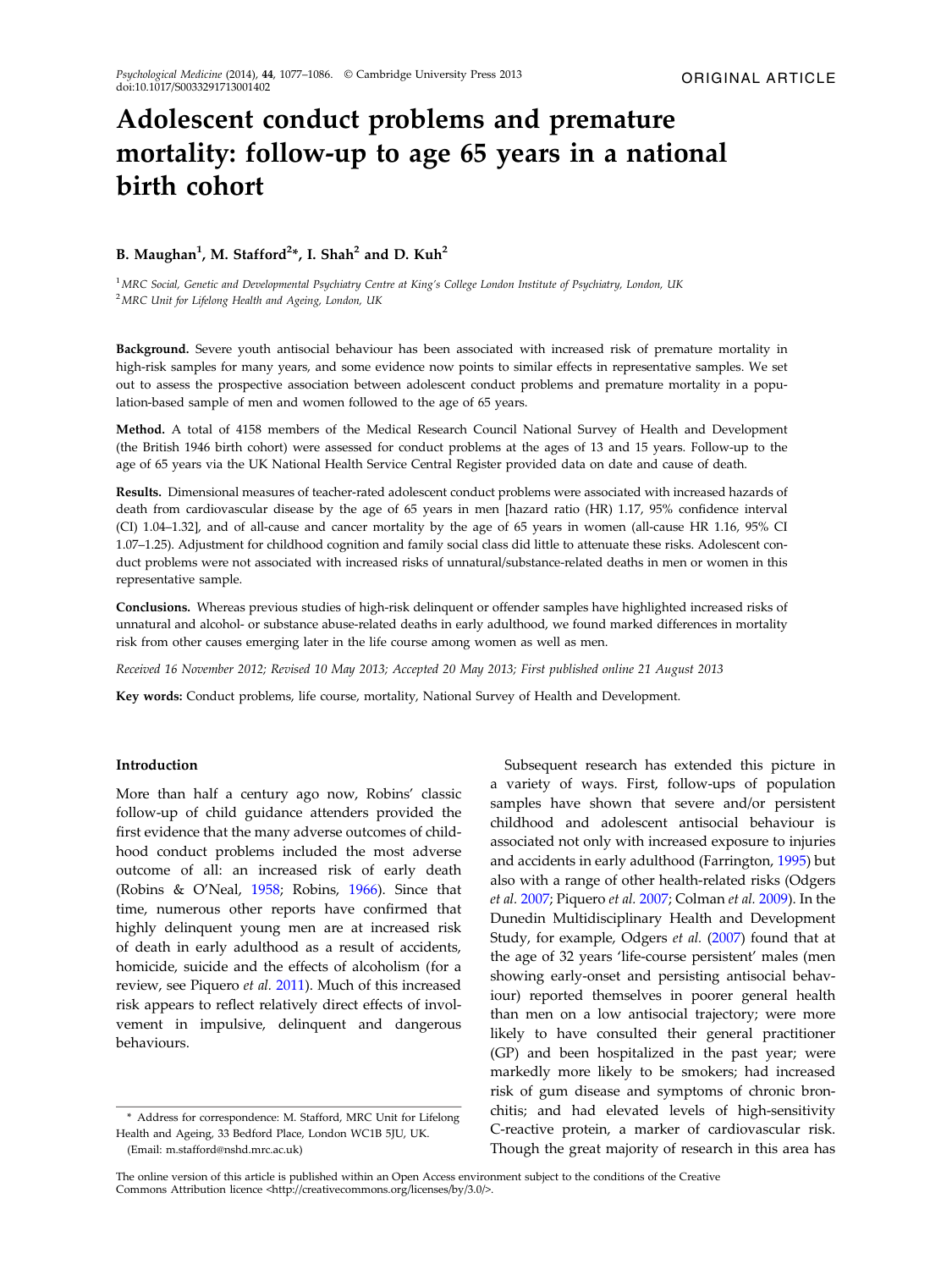focused on men, where samples of young women have been studied, evidence suggests that their physical health may also be compromised (see, for example, Odgers et al. [2008](#page-8-0)). Findings of this kind suggest that highly antisocial individuals may continue to be at increased risk of premature mortality later in the life course, but through somewhat different pathways from those contributing to their early risk of violent or unnatural death.

Evidence is now accumulating to support that view. Laub & Vaillant [\(2000\)](#page-8-0), for example, undertook a longterm follow-up of death rates in the Gluecks' sample of court-adjudicated delinquent and non-delinquent boys (Glueck & Glueck,  $1950$ ). By the age of 65 years,  $42\%$  of the delinquents were known to have died, by comparison with only 27% of the non-delinquents; group differences in death rates were significant before the age of 40 years, but became if anything more marked in later middle age, largely as a result of increased mortality from natural causes in the delinquent group between the ages of 40 and 65 years (27% versus 19%). The leading cause of death in both groups was heart disease, but it was more frequent among delinquent subjects. Severity of juvenile antisocial behaviour, alcohol abuse, adult criminal behaviour, dysfunctional upbringing and poor education all showed modest bivariate associations with premature death; only juvenile antisocial behaviour and alcohol abuse remained significant predictors in a multivariate model. As a result, Laub & Vaillant  $(2000)$  $(2000)$  speculated that unhealthy adult life-styles, rather than more distal family and social conditions in childhood, might constitute the key risk pathways.

The Gluecks drew their sample from inner-city Boston, and their delinquent boys had histories of persistent delinquency, serious enough to have required placement in correctional institutions. Though evidence from long-term follow-ups of more representative samples remains limited, such findings as are available (see, for example, Trumbetta et al. [2010](#page-9-0); Piquero et al. [2011\)](#page-8-0) also point to an increased mortality risk among offenders. In addition, Jokela et al. ([2009\)](#page-8-0) have recently reported increased mortality associated with much less severe markers of childhood antisocial behaviour in men and women from a nationally representative sample. Studying death rates in the 1958 British birth cohort (the National Child Development Study), they found that teacher ratings of broadly 'externalizing' behaviours at the ages of 7 and 11 years were consistent predictors of mortality between the ages of 14 and 46 years. As expected, death rates were relatively low in these ages; nonetheless, a 1-S.D. increase on the teacher behaviour ratings was associated with a 27% increased relative risk of mortality (from 2.1% to 2.7%). Controls for childhood cognitive ability, social class, family size and family difficulties attenuated this effect somewhat (to 19%), but it remained highly significant, and as salient in women as in men.

Jokela et al. ([2009\)](#page-8-0) had no data on causes of death, limiting their capacity to examine possible contributory pathways. Commenting on their findings, however, Angold ([2009\)](#page-8-0) suggested a number of potential mechanisms, including: (i) direct results of psychopathology (such as death by drug overdose); (ii) secondary effects of psychopathology, such as deaths by accident or homicide, or from the health effects of chronic alcohol and drug (including tobacco) abuse; (iii) deaths from physical diseases known to be associated with psychiatric disorders, including, in the present context, known links between cardiovascular morbidity and hostility; (iv) effects driven by the environmental correlates of psychopathology, such as low social status, involvement in relatively dangerous jobs, or restricted access to good-quality housing and nutrition; (v) genetic and early-life (including intrauterine) factors that may predispose both to psychiatric and physical disorders; and (vi) iatrogenic fatalities, related to treatments for psychiatric conditions or their physical disorder concomitants.

We report here on associations between adolescent antisocial behaviour and premature mortality in the 1946 British birth cohort, the Medical Research Council National Survey of Health and Development (NSHD). Like the National Child Development Study, the NSHD is a nationally representative birth cohort study, but with a longer follow-up, to the age of 65 years. Previous analyses of the NSHD have shown that teacher-rated adolescent conduct problems predicted a wide spectrum of adverse outcomes (including poor mental health, problems in family life and relationships, and poor educational and economic progress) throughout adult life (Colman et al. [2009\)](#page-8-0). We hypothesized that teacher-rated conduct problems would also predict premature mortality.

#### Method

## Sample

The Medical Research Council's NSHD is a prospective national birth cohort of 5362 individuals, a socially stratified sample of all births that took place in England, Scotland and Wales during 1 week in March 1946. The whole sample was studied on 17 occasions up to the age of 26 years, and has since been evaluated at the ages of 31, 36, 43, 53 and 60–64 years. Comparisons with census data show that the remaining cohort is broadly representative of all native-born adults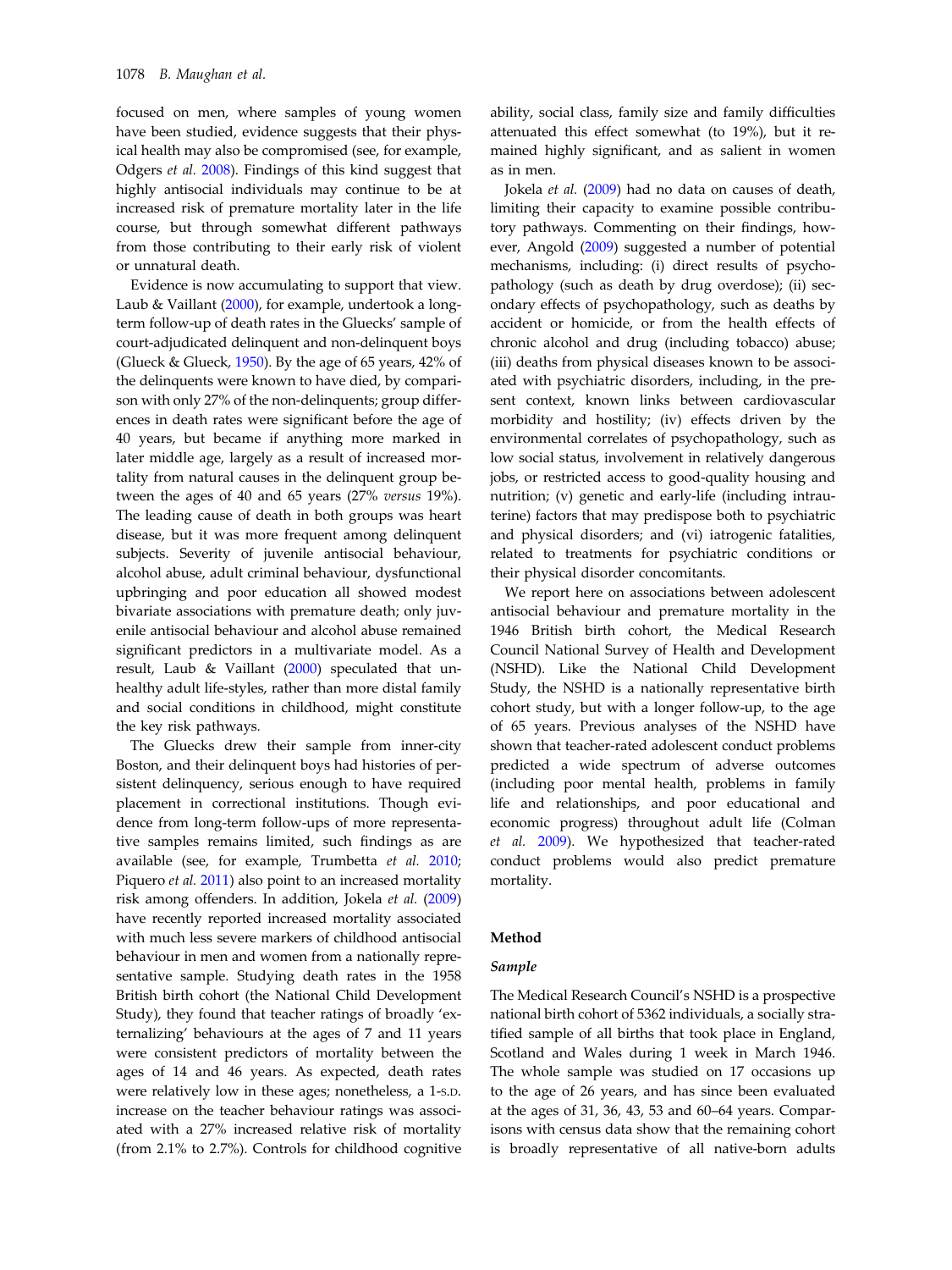<span id="page-2-0"></span>

Fig. 1. (a) Predicted all-cause survival probability adjusted for childhood social class and cognition: based on 242 deaths in 2103 men. (b) Predicted coronary heart disease survival probability adjusted for childhood social class and cognition: based on 56 deaths in 2103 men. Cox proportional hazards regressions adjusted for childhood social class and cognition.

currently resident in England, Scotland and Wales (Wadsworth et al. [2003;](#page-9-0) Stafford et al. 2013).

#### Adolescent conduct problems

Full details of the measure of adolescent conduct problems have been presented elsewhere (Colman et al. [2009\)](#page-8-0). In brief, a range of behaviours was assessed by teachers at the ages of 13 and 15 years, using questionnaires that were forerunners of the Rutter behaviour rating scales. Individual items of behaviour were rated as occurring more frequently than, at the same rate as, or less frequently than for other children in the class. Confirmatory factor analysis for categorical data (normal ogive item response models) identified a seven-item 'conduct problems' factor that included items indexing disobedience, lying, lack of punctuality,

restlessness, truancy, day dreaming in class, and poor response to discipline.

Scores for these seven items were summed to create scales ( $\alpha$ =0.69 at age 13 years,  $\alpha$ =0.75 at age 15 years, possible range 0–14); see online Supplementary Fig.  $1a,b$  for distributions. Scores at these two ages were moderately correlated  $(\rho = 0.50)$ . We computed mean conduct problem scores from the ages of 13 and 15 years for cases where both measures were available  $(n=3651)$ , and used the available single-age measures for the remainder of the sample  $(n=550)$ . Although data on antisocial behaviour at earlier ages were limited, young people identified as being in the highest quartile of adolescent conduct problems were more likely to have been labelled aggressive at the age of 10 years by both their teachers [odds ratio (OR) 11.36, 95% confidence interval (CI) 5.16–25.28]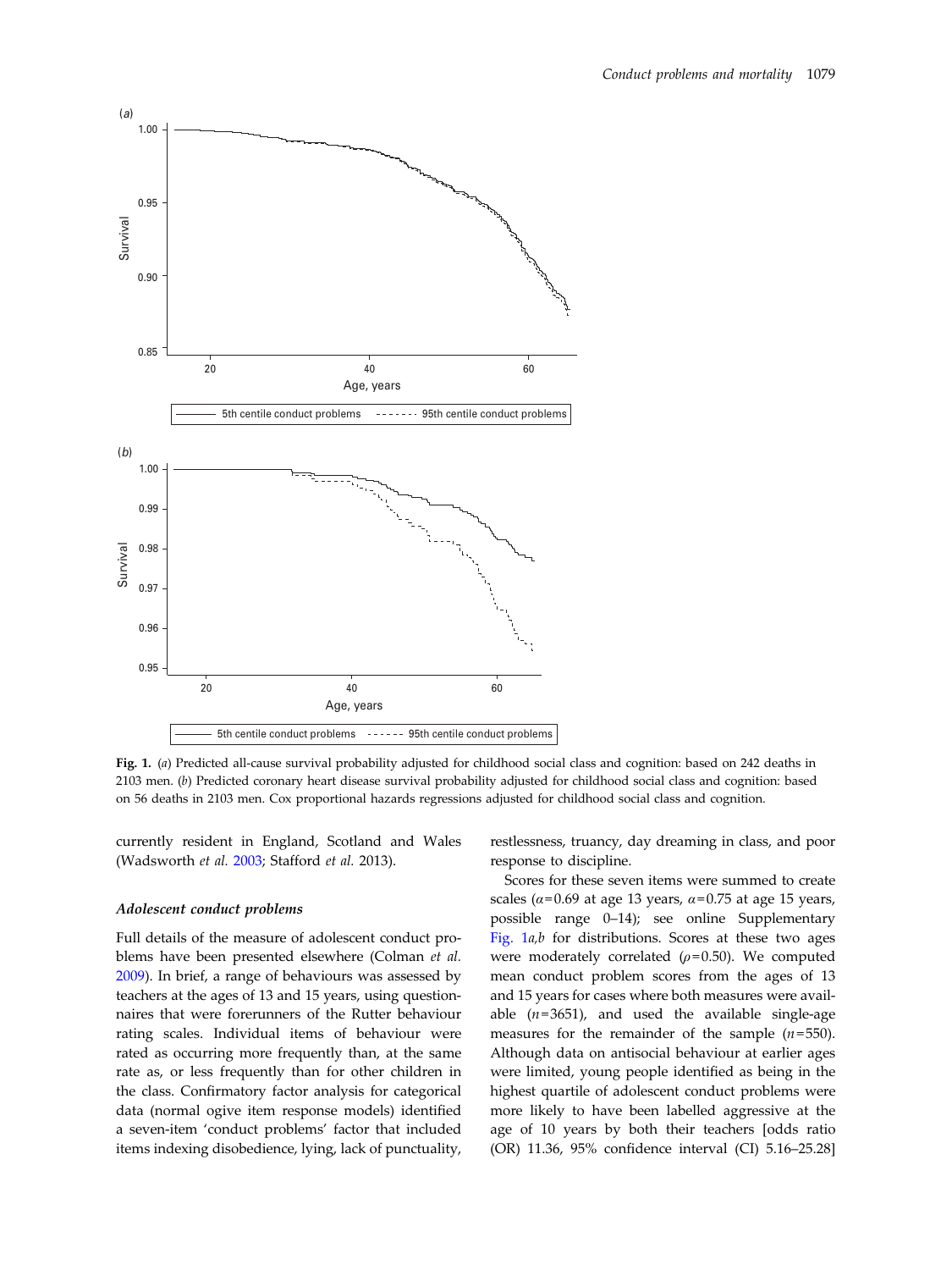and their mothers (OR 3.20, 95% CI 2.01–5.09). We used the conduct problem scores as dimensional predictors of mortality risk, as well as examining predictions for young people in the top 5% versus the remaining 95% of the conduct problems range.

At the age of 26 years, NSHD study members were linked to the National Health Service Central Register which provides a reliable indicator of all deaths in the UK, along with a record of cause of death. The follow-up period covered in the present analyses continued from the end of data collection at the age of 15 years until the first of death, emigration, or the end of March 2011, the cohort members' 65th birthday. Data for study members who emigrated during the follow-up were censored at the mid-year of the next data collection following emigration.

The underlying cause of death was coded using either International Classification of Diseases, Ninth Revision (ICD-9) or Tenth Revision (ICD-10) disease classifications according to standard rules. We focus here on deaths from: (i) cardiovascular diseases (ICD-9 codes 401–454 and ICD-10 codes 110–189); (ii) cancers (ICD-9 codes 140–239 and ICD-10 codes C00– C97); and (iii) unnatural causes, including alcohol/ drug abuse and associated liver disease (ICD-9 codes 291–292, 295–305, 307–309, 311–316, 570–571 and ICD-10 codes F61–F69, K70–K71) along with accidents, assaults and self-injurious behaviour (ICD-9 codes 800–994, 1800–1869, 1880–1999 and ICD-10 codes S00–X99).

## Possible confounding factors

Childhood factors previously found to be associated with premature adult mortality in this cohort, namely social class of origin and childhood cognitive ability (Kuh et al. [2009](#page-8-0)b), were chosen a priori as potential confounders. Social class of origin was based on father's occupation at the age of 4 years classified according to the Registrar General's 1971 classification, and dichotomized to manual and non-manual (the reference group). Father's occupation at the age of 7 years was used if father's occupation at the age of 4 years was missing. Childhood cognitive ability was measured at the ages of 8, 11 and 15 years using tests designed by the National Foundation of Education Research and described in detail elsewhere (Richards et al. [2004](#page-8-0); Kuh et al. [2009](#page-8-0)a). The total scores at each age, obtained by standardizing the sum of individual test scores, were highly correlated  $(\rho = 0.81$  for scores at the ages of 8 and 11 years and  $\rho$ =0.88 for scores at the ages of 11 and 15 years; Kuh et al. [2009](#page-8-0)a). In this analysis, we used the score at the age of 11 years where available, or at the age of 8 years (or age 15 years) if not.

#### Missing data

Of the original birth cohort, 252 died before the age of 16 years, 912 had missing data on adolescent conduct problems and 40 either did not consent to National Health Service mortality flagging or had a missing date of death, giving data on 4158 study members in the analytic sample. A further 101 cases had missing data on childhood social class or cognition, giving data on 4057 study members for fully adjusted analyses of all-cause mortality. Compared with the sample with complete data, excluded study members were more likely to come from a non-manual social class of origin, but there was no evidence of differences in cognitive abilities.

## Statistical methods

For descriptive purposes, study members were grouped into quartiles on the basis of their conduct problems score (cut-points at 0.5, 1.5 and 2.5). Cox's proportional hazards models were then used to investigate relationships between dimensional indicators of adolescent conduct problems and survival time. The first set of models examined all-cause mortality and cause-specific mortality without covariate adjustment. The second set of models adjusted for childhood social class and cognition. No evidence against the assumption of proportional hazards was found in any of the models. We additionally tested an accelerated failure time model to assess whether associations between conduct problems and survival time varied across the period of the follow-up. Because previous work in this cohort indicates some gender differences in the associations between childhood factors and later outcomes (Kuh et al. [2009](#page-8-0)b; Strand et al. [2012](#page-9-0)), we conducted gender-specific analyses and examined the interactions of conduct problems with gender. In sensitivity analysis, we replicated the second set of models for the adjusted association between conduct problems and all-cause mortality examined for the subset of study members who had two measures of adolescent conduct problems. All analyses were conducted using Stata SE v. 12 (StataCorp LP, USA).

#### Results

## Sample characteristics

Characteristics of the analytic sample are summarized in [Table 1.](#page-4-0) As expected, rates of adolescent conduct problems were relatively low in this general population sample, and boys had somewhat higher scores than girls (median = 1 and 1.5, respectively). Adolescent conduct problems were associated with both of the selected childhood confounders. Conduct problem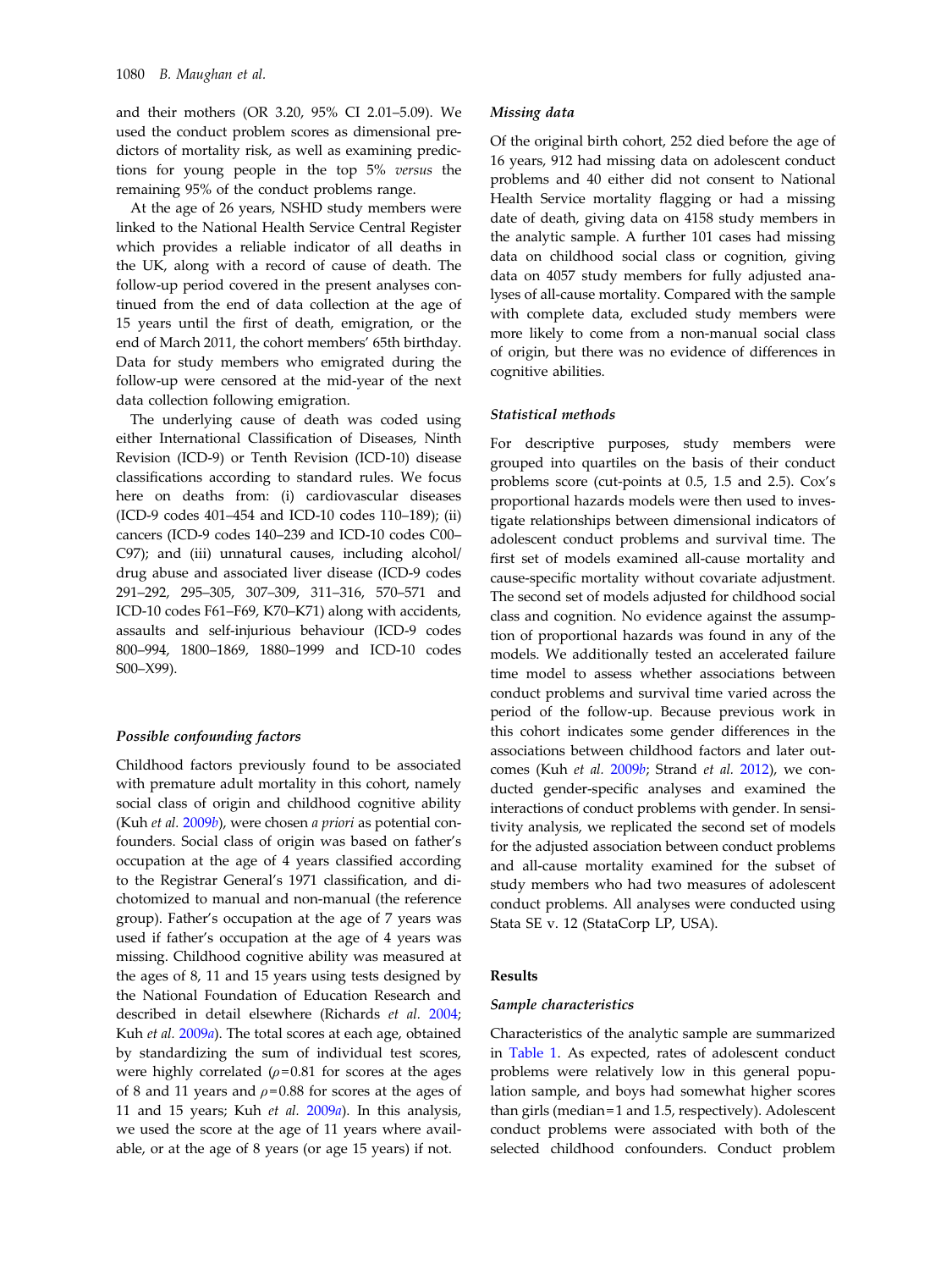<span id="page-4-0"></span>Table 1. Sample characteristics

|                                              | Total<br>sample<br>$(n=4158)$ | Men<br>$(n=2164)$     | Women<br>$(n=1994)$ |
|----------------------------------------------|-------------------------------|-----------------------|---------------------|
| Adolescent conduct problems <sup>a</sup>     |                               |                       |                     |
| Median (IQR)                                 | 1.5(2.0)                      | 1.5(2.5)              | 1.0(1.5)            |
| Childhood confounders                        |                               |                       |                     |
| Childhood social class, $n$ (%)              |                               |                       |                     |
| Non-manual                                   | 1602 (38.5)                   | 828 (38.3)            | 774 (38.8)          |
| Manual                                       | 2461 (59.2)                   | 1278 (59.1)           | 1183 (59.3)         |
| No father/not                                | 59 (1.4)                      | 32(1.5)               | 27(1.4)             |
| working                                      |                               |                       |                     |
| Missing                                      | 36(0.9)                       | 26(1.2)               | 10(0.5)             |
| Deaths ages 16–65 years, $n$ (%)             |                               |                       |                     |
| All-cause mortality 422 (10.1)               |                               | 250 (11.6)            | 172(8.6)            |
| Cause-specific mortality, $n$ (% all deaths) |                               |                       |                     |
| Cancers                                      |                               | 174 (41.2) 93 (37.2)  | 81 (47.1)           |
| Coronary heart                               |                               | $93(22.0)$ $57(22.8)$ | 36(20.9)            |
| disease                                      |                               |                       |                     |
| Unnatural<br>causes <sup>b</sup>             | 60 (14.2)                     | 40(16.0)              | 20(11.6)            |
| Other causes                                 | 95(22.5)                      | 60(24.0)              | 35(20.3)            |
|                                              |                               |                       |                     |

IQR, Interquartile range.

<sup>a</sup> Possible range 0–14.

<sup>b</sup> Unnatural causes: alcohol/drug abuse and associated liver disease, accidents, assaults and self-injurious behaviour.

scores were negatively correlated with childhood cognition ( $\rho = -0.28$ ), and girls and boys from manual social class backgrounds were more likely to be rated as scoring in the top quartile of the conduct problems scale (22.5% of girls and 30.0% of boys) than those from non-manual social class backgrounds (15.3% of girls and 19.1% of boys).

Table 1 also shows descriptive data on mortality rates in the cohort between the ages of 16 and 65 years. Approximately one in 12 women and one in eight men were known to have died during the follow-up period. Cancer was the leading case of death in both genders, accounting for over a third of deaths in men and approaching half of those in women. Around one in five deaths were associated with coronary heart disease in both genders, while deaths from unnatural causes were less common (16.0% men, 11.6% women). All-cause mortality was associated with both childhood confounders. The unadjusted hazard ratio associated with manual childhood social class was 1.85 (95% CI 1.30–2.61) in women and 1.23 (95% CI 0.94–1.62) in men. The unadjusted hazard ratio associated with each unit increase in childhood cognition was 0.84 (95% CI 0.71–0.99) in women and 0.80 (95% CI 0.69–0.91) in men.

#### Adolescent conduct problems and mortality

[Table 2](#page-5-0) shows hazard ratios and 95% CIs for associations between adolescent conduct problems and survival time in relation to all-cause mortality and the three cause-specific mortality categories for men and for women. All-cause mortality was unrelated to adolescent conduct problems in men, as were deaths from cancers and unnatural causes; the unadjusted hazard of dying from coronary heart disease, however, increased by 17% for each unit increase in conduct problems. There was no evidence that the magnitude of the association between conduct problems and hazard varied across the follow-up period, nor of non-linearity in the association between conduct problems and mortality (suggesting a linear increase in risk with increasing severity of conduct problems). The adjusted hazard ratio for death from coronary heart disease was 1.14 (95% CI 1.00–1.29), indicating a small degree of attenuation on adjustment for other childhood factors. To illustrate the effects for men with high levels of conduct problems, [Fig. 1](#page-2-0)a (all-cause mortality) and [Fig. 1](#page-2-0)b (coronary heart disease mortality) show predicted survival probabilities (adjusted for childhood social class and cognition) for men at the 5th and 95th centiles of the conduct problems distribution.

For women, each unit increase in adolescent conduct problems was associated with an increased hazard ratio for all-cause mortality by the age of 65 years, which remained significant after adjustment for childhood social class and cognition. As [Table 2](#page-5-0) shows, deaths from cancers appeared to be the most salient contributors to this increased mortality risk; once again, adjustment for childhood social class and cognition did not materially attenuate the associations. [Fig. 2](#page-6-0)a (all-cause mortality) and [Fig. 2](#page-6-0)b (cancer mortality) illustrate these effects for women at the 95th and 5th centiles of the conduct problems scale [allcause mortality: adjusted hazard ratio 2.10 (95% CI 1.43–3.08); cancer mortality: adjusted hazard ratio 2.03 (95% CI 1.13–3.65)]. There was a slightly elevated hazard of death from coronary heart disease among women, although the CI was wide. There was no clear evidence of an association between conduct problems and deaths from unnatural causes.

Gender differences in associations with adolescent conduct problems were evident for all-cause mortality  $(p= 0.04)$  and cancers. The test for interaction between gender and conduct problems on coronary heart disease mortality did not approach statistical significance, but lack of statistical power to investigate coronary heart disease deaths, rather than lack of association, probably explains the somewhat different findings for men and women on this outcome.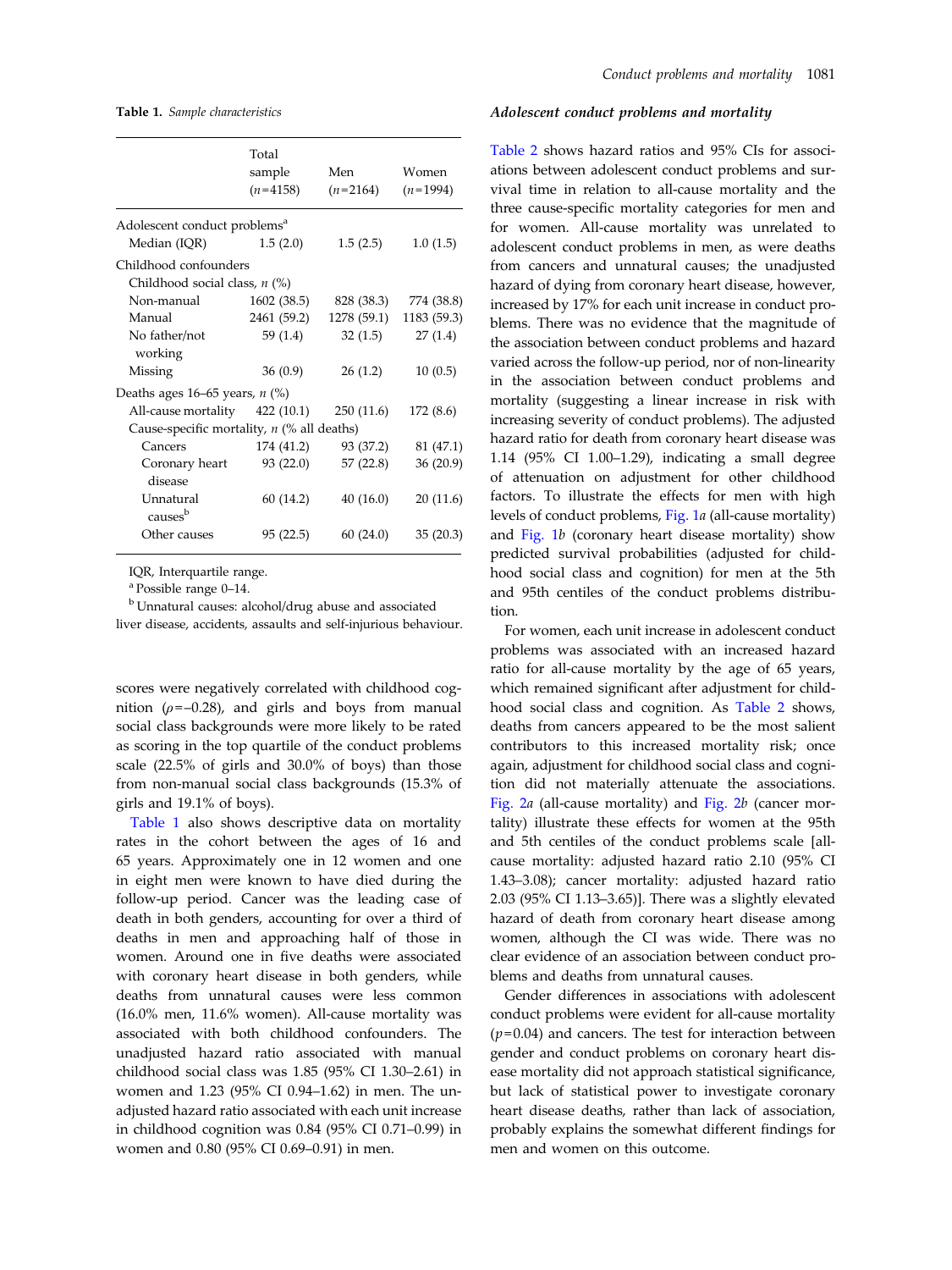|                                | Men $(n=2103)$              |                                           |                                                             | Women $(n=1954)$ |                                          |                                                         |                                            |  |
|--------------------------------|-----------------------------|-------------------------------------------|-------------------------------------------------------------|------------------|------------------------------------------|---------------------------------------------------------|--------------------------------------------|--|
| Cause of<br>death              | Deaths,<br>$\boldsymbol{n}$ | Unadjusted                                | Adjusted for<br>childhood social<br>class and cognition $n$ | Deaths.          | Unadjusted                               | Adjusted for<br>childhood social<br>class and cognition | Gender<br>interaction:<br>$\boldsymbol{p}$ |  |
| All-cause<br>mortality         | 242                         | $1.04(0.98 - 1.12)$                       | $1.01(0.94 - 1.08)$                                         | 171              | $1.16$ (1.07-1.25)*** 1.13 (1.04-1.23)** |                                                         | 0.04                                       |  |
| Cause-specific mortality       |                             |                                           |                                                             |                  |                                          |                                                         |                                            |  |
| Cancers                        | 90                          | $0.99(0.88-1.11)$                         | $0.94(0.83 - 1.07)$                                         | 80               | $1.16$ $(1.03-1.30)$ <sup>*</sup>        | $1.15(1.02 - 1.30)^{*}$                                 | 0.06                                       |  |
| Coronary<br>heart              | 56                          | $1.17 (1.04 - 1.32)^* 1.14 (1.00 - 1.29)$ |                                                             | 36               | $1.10(0.92 - 1.32)$                      | $1.03(0.85 - 1.25)$                                     | 0.5                                        |  |
| disease<br>Unnatural<br>causes | 39                          | $0.98(0.82 - 1.18)$                       | $0.97(0.80 - 1.17)$                                         | 20               | $1.07(0.84 - 1.37)$                      | $1.05(0.81 - 1.36)$                                     | 0.6                                        |  |

<span id="page-5-0"></span>Table 2. Risk for all-cause and cause-specific mortality ages 15–65 years per 1-unit increase in adolescent conduct problems, obtained from Cox's proportional hazards models based on 4057 study members with valid childhood social class and cognition

Data are given as hazard ratio (95% confidence interval).

 $* p < 0.05$ ,  $* p < 0.01$ ,  $** p < 0.001$ .

There were no differences in adolescent conduct problems score or proportion dying during follow-up for men who had one compared with two measures of conduct problems. Women who only had one measure had a higher conduct problems score than women who had both measures. In all but one model, the association between conduct problems and mortality was closer to the null for those with one versus those with two measures of conduct problems though differences were very small in magnitude and did not affect the conclusions (data available on request). The exception was for cancer mortality among women, for whom the adjusted hazard ratio was 1.12 (95% CI 0.98–1.28) when only those with two measures of conduct problems were considered.

## Discussion

Our findings add to the growing (but still small) body of evidence that childhood and adolescent conduct problems are associated with an increased risk of premature mortality in representative, population-based samples as well as in the high-risk and offender samples studied in much past research. Tracking a nationally representative sample from adolescence to early old age, we found a dose–response relationship between severity of teacher-rated conduct problems and all-cause and cancer mortality in women, and between conduct problems and coronary heart disease mortality in men. Despite clear associations between social class of origin and childhood cognitive ability and both conduct problems and mortality, these early characteristics did not account for the increased

mortality risk. In addition, we found such associations when using dimensional ratings of adolescent conduct problems, as well as categorically defined 'high' conduct problem scores, as the predictors in our analyses. The NSHD ratings of conduct problems were captured in late 1950s and early 1960s, and preceded the development of the major behaviour-rating scales in widespread use today. Nevertheless, the available measures allowed for the construction of scales with adequate reliability, good face validity, and known associations with other adverse adult outcomes highly consistent with findings from past follow-ups of conduct problem samples (Colman et al. [2009\)](#page-8-0). Using these measures we not only found increased mortality risk for young people in the extremes of the conduct problems distribution, but also that that risk extended in a linear fashion across the range of teacher-rated conduct problem scores.

Where most past studies have focused only on men (Piquero et al. [2011](#page-8-0)), or failed to identify gender differences in the relationship between conduct problems and mortality (Jokela et al. [2009\)](#page-8-0), our data also pointed to the possibility of gender-specific associations between adolescent conduct problems and subsequent mortality risk. As expected, levels of adolescent conduct problems were higher in males than in females, but associations with premature mortality were if anything stronger in women than in men. Past studies have documented robust associations between adolescent conduct problems and poor physical health in female samples in early adulthood (Bardone et al. [1998\)](#page-8-0), and at mid-life (von Stumm et al. [2011](#page-9-0)), with some pointers in the latter study to differing patterns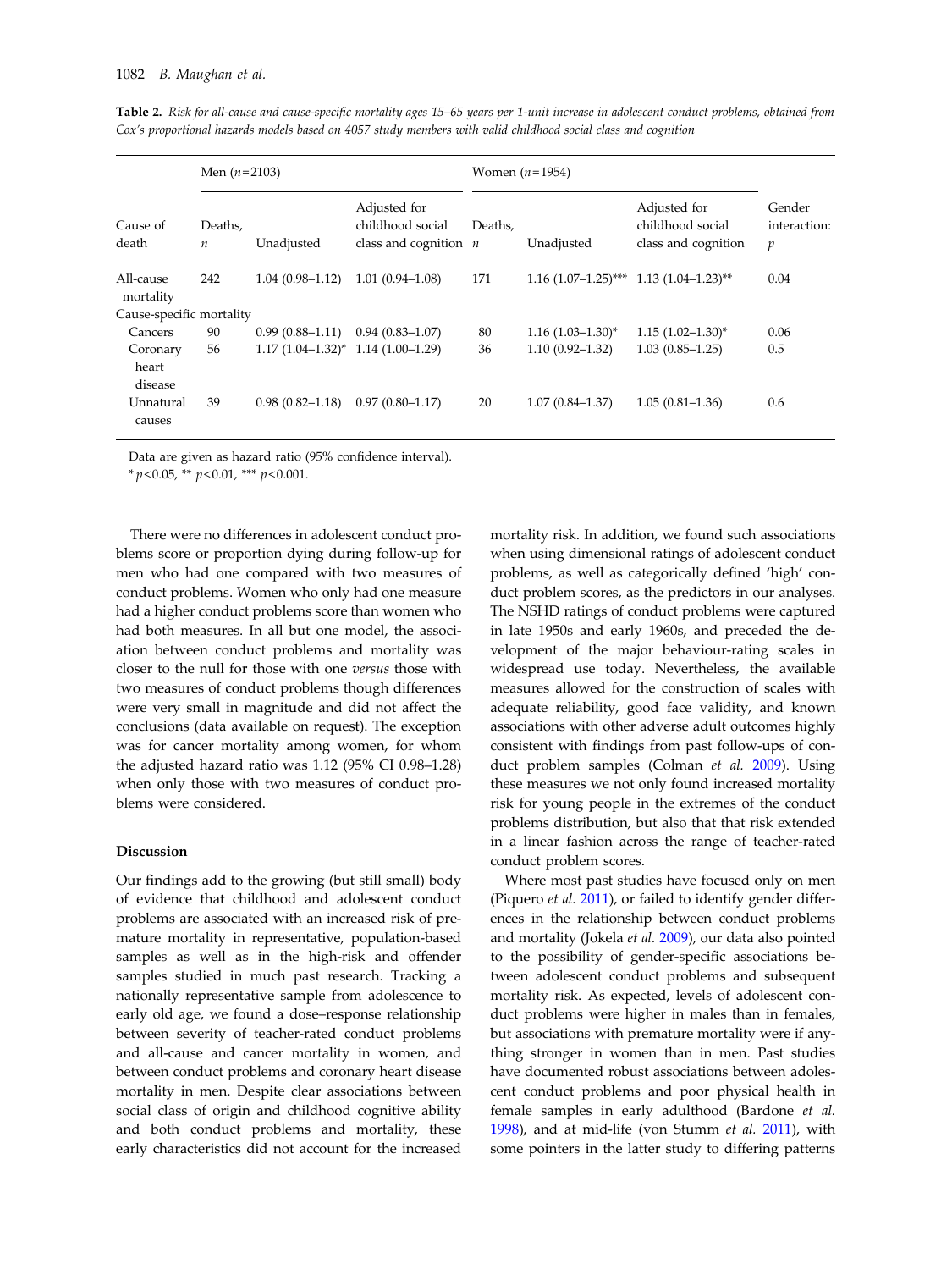<span id="page-6-0"></span>

Fig. 2. (a) Predicted all-cause survival probability adjusted for childhood social class and cognition: based on 171 deaths in 1954 women. (b) Predicted cancer survival probability adjusted for childhood social class and cognition: based on 80 deaths in 1954 women. Cox proportional hazards regression adjusted for childhood social class and cognition.

of association for women and men. In the NSHD women, associations between conduct problems and premature mortality were primarily driven by an increased likelihood of death from cancers, whereas among men conduct problems primarily related to deaths from coronary heart disease. The associations between adolescent conduct problems and mortality align with recent work in general population samples (Jokela et al. [2009](#page-8-0)) and long-term follow-ups of delinquent samples (Laub & Vaillant, [2000](#page-8-0)), suggesting that unhealthy adult social circumstances and lifestyles might constitute key elements in the risk pathway. The specific adult factors associated with adolescent conduct problems may differ for men and women, although recent evidence from the NSHD found few clear pointers to effects of this kind. Colman et al. [\(2009](#page-8-0)), using data to the age of 53 years, found that symptoms of depression and

anxiety, early parenthood, divorce, unhappiness with family life, problems in relationships with others, low educational attainment, low adult socio-economic position and financial difficulties were all more likely to be experienced by adolescents with severe conduct problems, but identified few gender differences in the relationship between conduct problems and this range of adult outcomes. In that study, gender interacted with conduct problems only for a self-reported history of nervous trouble. It remains possible, however, that the psychological, social and economic outcomes identified by Colman et al. relate differently to cause-specific mortality in men and women, highlighting important avenues for future research.

In contrast to past studies we found no associations between adolescent conduct problems and all-cause mortality in males, and no links with risk of unnatural deaths in women or in men. In part, these findings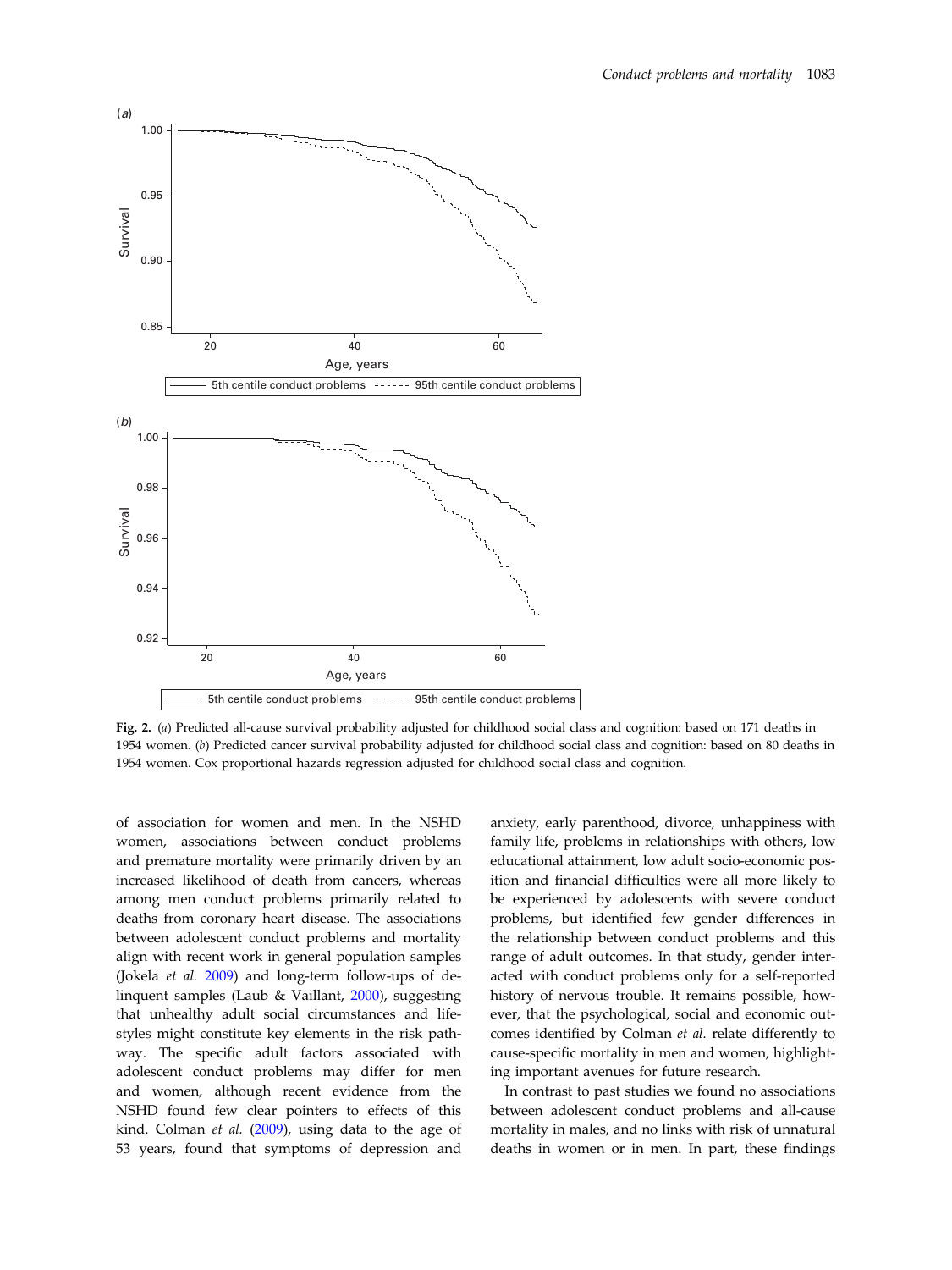may reflect the nature of the conduct problem indicators available in the NSHD. As outlined earlier, the ratings focused primarily on indicators of nonaggressive, rather than aggressive conduct problems, and were made at the ages of 13 and 15 years. Moffitt (2003, [2006](#page-8-0)) has proposed that morbidity and mortality risks are most likely to be elevated in groups with early (i.e. childhood)-onset conduct problems where difficulties persist to adolescence and beyond. The few direct tests of Moffitt's predictions to date (Odgers et al. [2008](#page-8-0); Piquero et al. [2011](#page-8-0)) have confirmed poorer outcomes in early-onset/persistent groups, but have also shown some elevated risk associated with (typically less severe) antisocial behaviour beginning in adolescence. Our adolescent ratings showed strong associations with indicators of both teacher- and parent-rated aggression at the age of 10 years, but will inevitably tap both childhood- and adolescentonset conduct problems. As a result, our findings are likely to give conservative estimates of mortality risks associated with childhood-onset antisocial behaviour, but may well overestimate risks for truly 'adolescence limited' youth. It is also possible, however, that the premature mortality from accidents, suicide and alcohol-related difficulties reported in many high-risk delinquent and offender samples are indeed less common sequelae of conduct problems in more normative samples. Replications in other population-based samples are needed to test this out.

Our study was based on data from a nationally representative sample of women and men followed from adolescence to the age of 65 years, using all-cause and cause-specific mortality data confirmed independently for all except migrant study members. The analyses are based on the 79% of the original cohort who survived to the age of 15 years (when conduct problems were assessed). Those excluded because of missing data were more likely to have fathers in higher social classes but more likely to be materially disadvantaged on other indicators (such as crowding) and did not differ from the analysis sample on cognition in childhood. As outlined earlier, the main limitation of the NSHD dataset for analyses of this kind is that the available measures of conduct problems focused on relatively mild indicators of behavioural difficulties, assessed in the early and mid-teens. As a result, our findings may underestimate the mortality risk associated with early-onset and/or aggressive conduct problems in community samples. By the same token, however, the findings also suggest that even relatively mild adolescent behaviour problems may carry implications for individuals' later physical health. It may also be relevant to note here that studies of subsequent UK birth cohorts have identified rising levels of adolescent conduct problems over the last

quarter of the twentieth century (Collishaw et al. [2004\)](#page-8-0), suggesting that this burden is unlikely to have attenuated in more recent years.

Our analyses cannot provide direct pointers to the causal pathways involved here. Of the variety of mechanisms that has been postulated (Angold, [2009](#page-8-0)), however, the lack of associations between adolescent conduct problems and deaths from unnatural causes in our sample suggests that the direct effects of dangerous or impulsive behaviours may be less salient in representative samples than the long-term impact of childhood behaviour problems on adult social conditions, patterns of self-care and health-related lifestyle factors (von Stumm et al. [2011\)](#page-9-0). In addition, processes whereby chronic stress exposure early in development contribute to long-term health susceptibilities via allostatic overload (see, for example, Evans, [2003\)](#page-8-0), inflammation (Odgers et al. [2007\)](#page-8-0) or a dysregulated hypothalamic–pituitary–adrenal axis (Pajer et al. [2001](#page-8-0); Fairchild et al. [2008](#page-8-0); Pesonen et al. [2011\)](#page-8-0) may also be relevant here. Further studies of these differing possibilities are clearly needed to guide intervention strategies.

In summary, conduct problems identified in adolescence predict higher relative risk of premature death to the age of 65 years, with deaths from cancer the main contributor to this association in women, and deaths from coronary heart disease the main contributors in men. Our findings provide support for the hypothesis that, in addition to excess deaths from violent and unnatural causes in early adulthood, adolescent conduct problems have persistent effects even into early older age and reinforce calls for greater investment in early prevention and intervention efforts to reduce conduct problems in childhood and adolescence (Richards et al. [2009](#page-8-0); Allen, [2011](#page-8-0)). Conduct problems have only rarely been studied as early determinants of coronary heart disease and cancers. Whilst socioeconomic factors, health behaviours, depression and anxiety disorders, inflammation and hypothalamic– pituitary–adrenal axis dysregulation have been linked to these diseases and to conduct problems in separate studies, further research is warranted to explicitly investigate their role and other potential causal processes.

#### Supplementary material

For supplementary material accompanying this paper visit http://dx.doi.org/10.1017/S0033291713001402.

#### Acknowledgements

The authors are grateful for funding from the Medical Research Council (to D.K., I.S. and M.S.).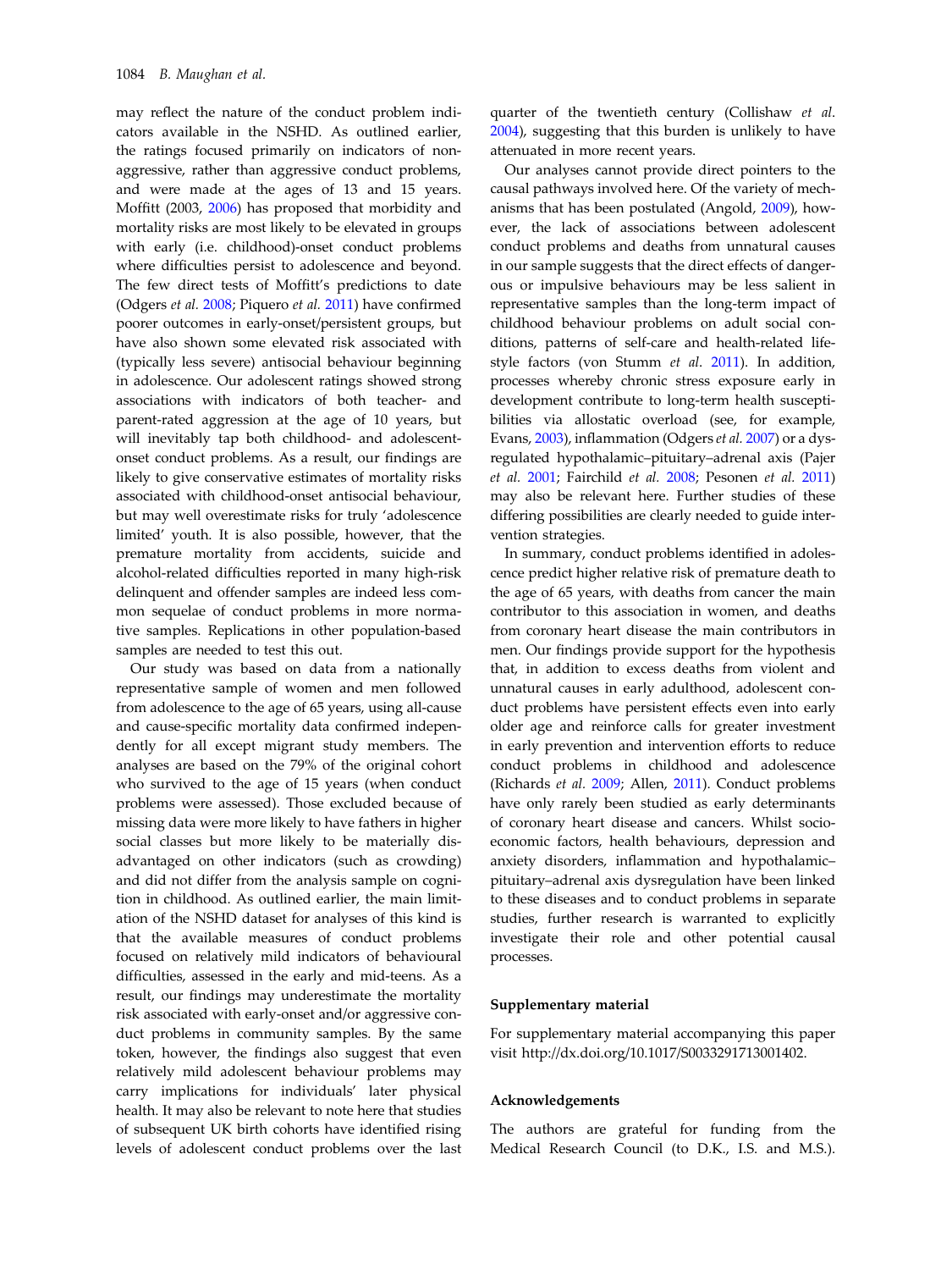<span id="page-8-0"></span>Data collection was funded by the UK Medical Research Council. The authors are grateful to NSHD study members for their continuing support.

#### Declaration of Interest

None.

## References

- Allen G (2011). Early Intervention: The Next Steps An Independent Report to HM Government. Cabinet Office: London.
- Angold A (2009). Childhood psychopathology can be really bad for your health. Journal of the American Academy of Child and Adolescent Psychiatry 48, 3–4.
- Bardone AM, Moffitt TE, Caspi A, Dickson N, Stanton WR, Silva PA (1998). Adult physical health outcomes of adolescent girls with conduct disorder, depression, and anxiety. Journal of the American Academy of Child and Adolescent Psychiatry 37, 594–601.
- Collishaw S, Maughan B, Goodman R, Pickles A (2004). Time trends in adolescent mental health. Journal of Child Psychology and Psychiatry 45, 1350–1362.
- Colman I, Murray J, Abbott RA, Maughan B, Kuh D, Croudace TJ, Jones PB (2009). Outcomes of teacher-rated externalising behaviour in adolescence: forty year follow-up of a national cohort. British Medical Journal 338, a2981.
- Evans GW (2003). A multimethodological analysis of cumulative risk and allostatic load among rural children. Developmental Psychology 39, 924–933.
- Fairchild G, van Goozen SH, Stollery SJ, Brown J, Gardiner J, Herbert J, Goodyer IM (2008). Cortisol diurnal rhythm and stress reactivity in male adolescents with early-onset or adolescence-onset conduct disorder. Biological Psychiatry 64, 599–606.
- Farrington DP (1995). Crime and physical health: illness, injuries, accidents and offending in the Cambridge Study. Criminal Behaviour and Mental Health 5, 261–278.
- Glueck S, Glueck E (1950). Unraveling Juvenile Delinquency. Commonwealth Fund: New York.
- Jokela M, Ferrie JE, Kivimäki M (2009). Childhood problem behaviors and death by midlife: the British National Child Development Study. Journal of the American Academy of Child and Adolescent Psychiatry 48, 19–24.
- Kuh D, Cooper R, Hardy R, Guralnik J, Richards M; Musculoskeletal Study Team (2009a). Lifetime cognitive performance is associated with midlife physical performance in a prospective national birth cohort study. Psychosomatic Medicine 71, 38–48.
- Kuh D, Shah I, Hardy R, Richards M, Mishra G, Wadsworth MEJ (2009b). Do childhood cognitive ability or smoking explain the influence of early social conditions and gender on premature adult mortality in a British post war birth cohort? Social Science and Medicine 68, 1565–1573.
- Laub JH, Vaillant GE (2000). Delinquency and mortality: a 50-year follow-up study of 1,000 delinquent and

nondelinquent boys. American Journal of Psychiatry 157, 96–102.

- Moffitt TE (1993). Adolescence-limited and life-course-persistent antisocial behavior: a developmental taxonomy. Psychological Review 100, 674–701.
- Moffitt TE (2006). Life-course-persistent and adolescence-limited antisocial behavior. In Developmental Psychopathology: Risk, Disorder, and Adaptation, vol. 3, 2nd edn (ed. D. Cicchetti and D. Cohen), pp. 570–589. John Wiley: New York.
- Odgers CL, Caspi A, Broadbent JM, Dickson N, Hancox RJ, Harrington HL, Poulton R, Sears MR, Thomson WM, Moffitt TE (2007). Conduct problem subtypes in males predict differential adult health burden. Archives of General Psychiatry 64, 476–484.
- Odgers CL, Moffitt TE, Broadbent JM, Dickson N, Hancox RJ, Harrington H, Poulton R, Sears MR, Thomson WM, Caspi A (2008). Female and male antisocial trajectories: from childhood origins to adult outcomes. Development and Psychopathology 20, 673–716.
- Pajer K, Gardner W, Rubin RT, Perel J, Neal S (2001). Decreased cortisol levels in adolescent girls with conduct disorder. Archives of General Psychiatry 58, 297–302.
- Pesonen AK, Kajantie E, Jones A, Pyhälä R, Lahti J, Heinonen K, Eriksson JG, Strandberg TE, Räikkönen K (2011). Symptoms of attention deficit hyperactivity disorder in children are associated with cortisol responses to psychosocial stress but not with daily cortisol levels. Journal of Psychiatric Research 45, 1471–1476.
- Piquero AR, Daigle LE, Gibson C, Piquero NL, Tibbetts SG (2007). Research note: are life-course-persistent offenders at risk for adverse health outcomes? Journal of Research in Crime and Delinquency 44, 185–207.
- Piquero AR, Farrington DP, Shepherd JP, Auty K (2011). Offending and early death in the Cambridge Study in Delinquent Development. Justice Quarterly. Published online 30 November 2011. doi:10.1080/ 07418825.2011.641027.
- Richards M, Abbott R, Collis G, Hackett P, Hotopf M, Kuh D, Jones P, Maughan B, Parsonage M (2009). Childhood mental health and life chances in post-war Britain: insights from three national birth cohort studies. SCMH/The Smith Institute/Unison & MRC: London (http:// www.scmh.org.uk/publications/life\_chances.aspx?ID5=96). Accessed 1 October 2012.
- Richards M, Shipley B, Fuhrer R, Wadsworth ME (2004). Cognitive ability in childhood and cognitive decline in mid-life: longitudinal birth cohort study. British Medical Journal 328, 552.
- Robins LN (1966). Deviant Children Grow Up. Williams & Wilkins: Baltimore, MD.
- Robins LN, O*'*Neal P (1958). Mortality, mobility, and crime: problem children thirty years later. American Sociological Review 23, 162–171.
- Stafford M, Black S, Shah I, Hardy R, Pierce M, Richards M, Wong A, Kuh D (2013). Using a birth cohort to study ageing: representativeness and response rates in the National Survey of Health and Development. European Journal of Ageing 10, 145–157.